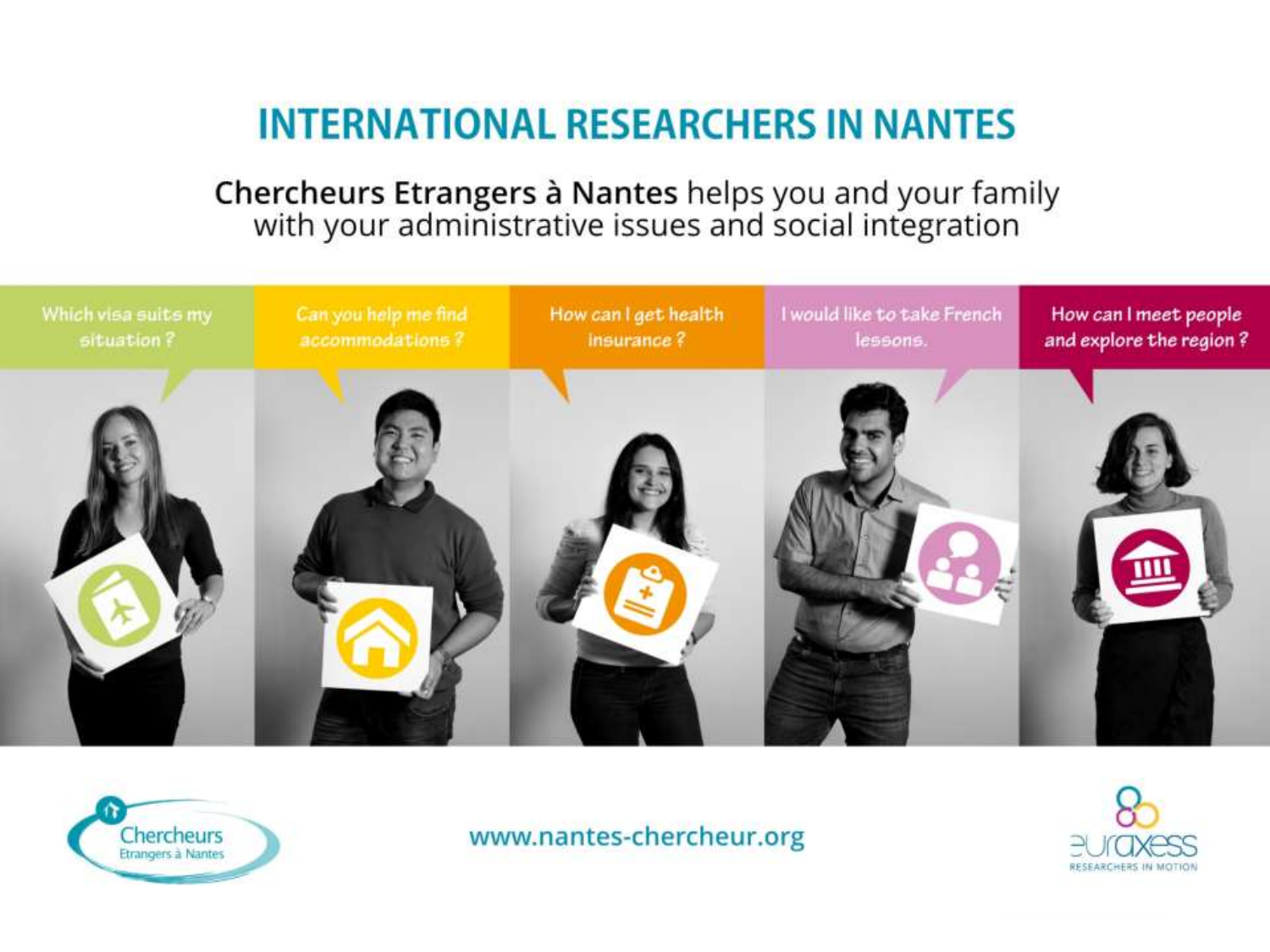## **Association Chercheurs Etrangers à Nantes**



Morgane LEFORT - 2021

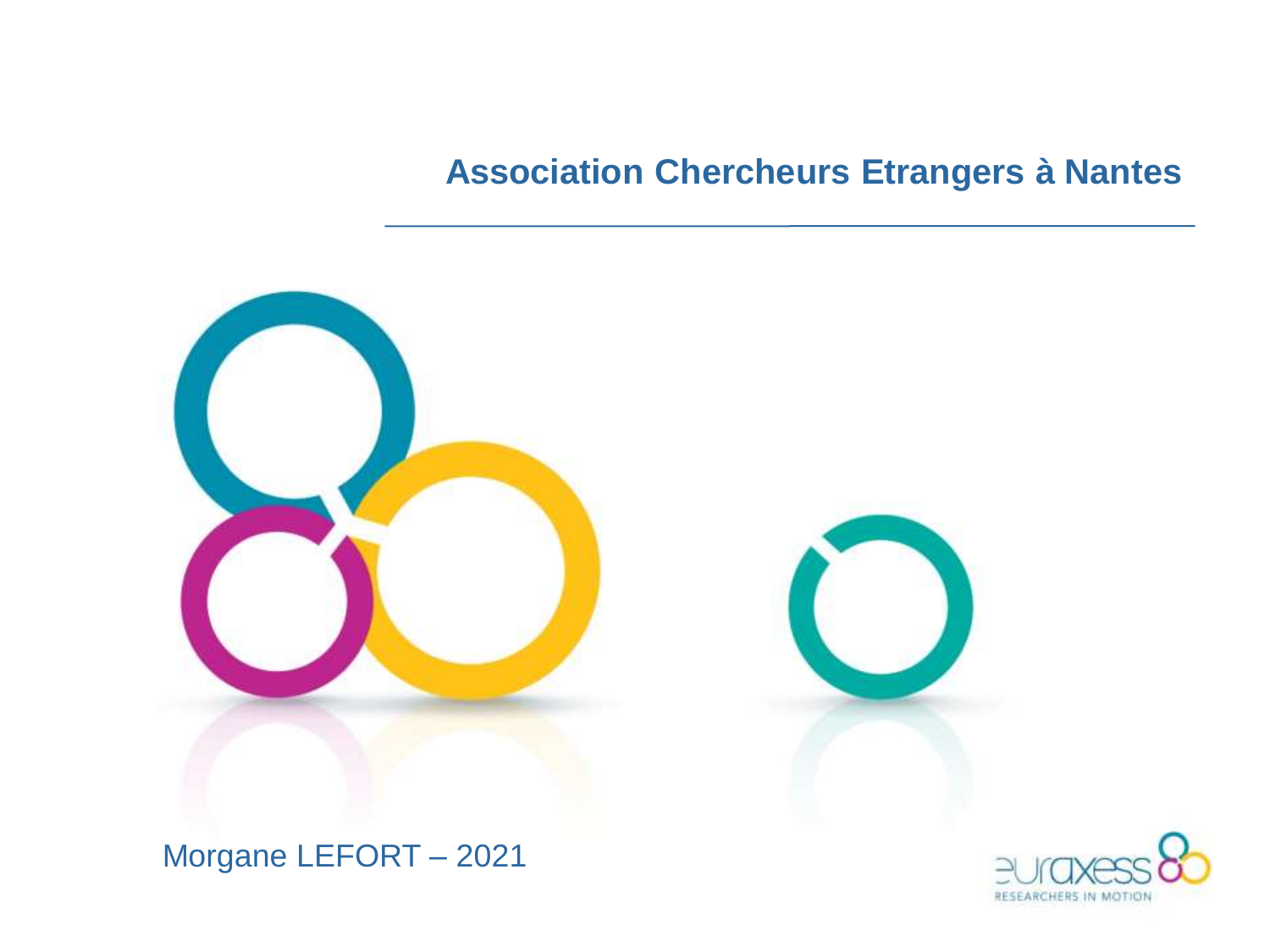- Helping international researchers: PhD students, post-docs, researchers and professors…
- Helping lab staff to prepare for the arrival of a foreign colleague
- Working closely with the local institutions (Préfecture, Immigration Office…)
- Funded by local Council, Region, Research institutes labs (20 members) >> Free service for researchers

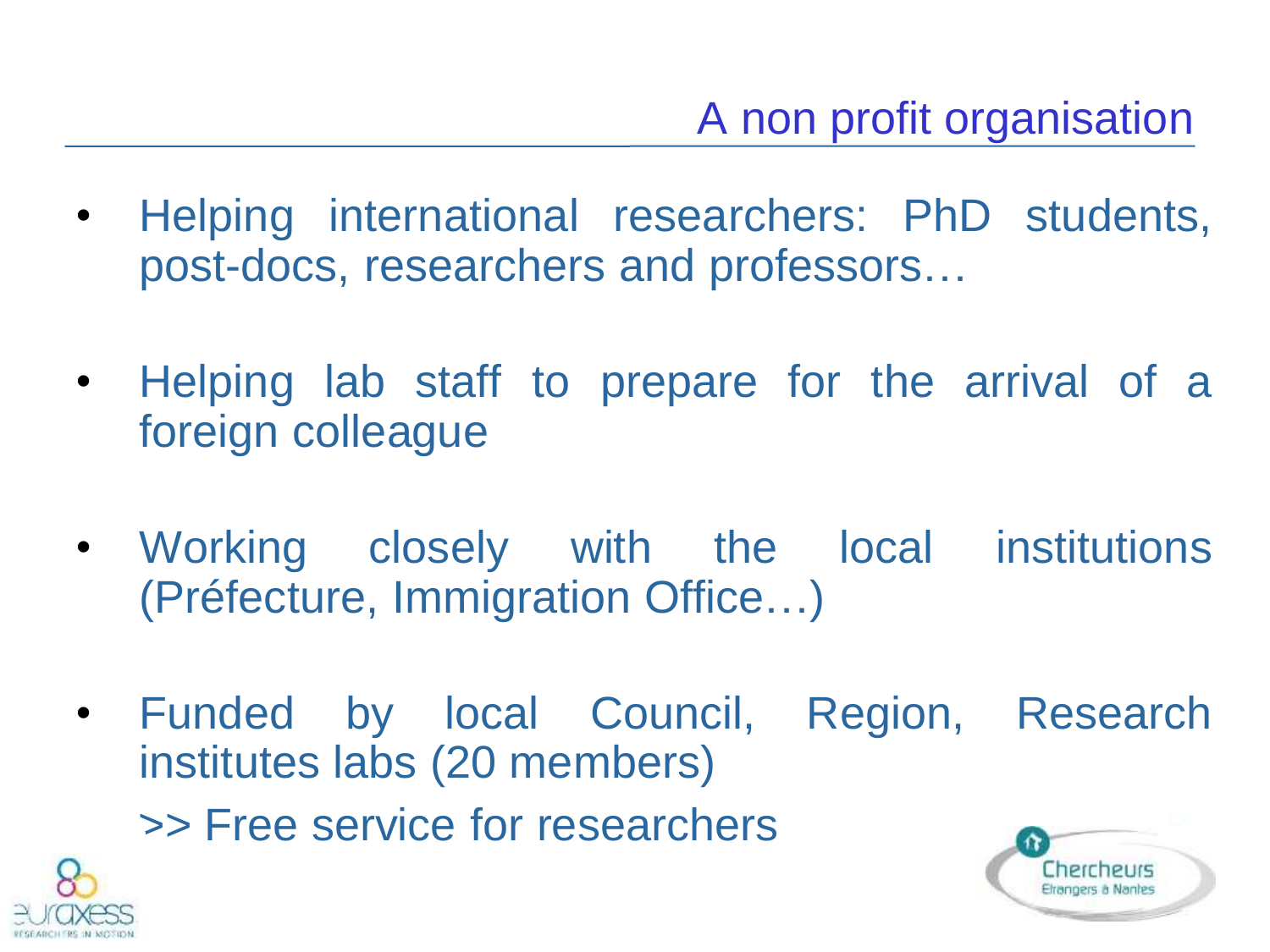- Advise on visas for the researchers and his/her family
- Facilitate all paperwork to do with residence permit and work permit :be careful with online procedures !
- Explain the procedure for social security, tax issues, kids schooling, day care, etc.
- Give info about local life: banks, doctors, transport system…



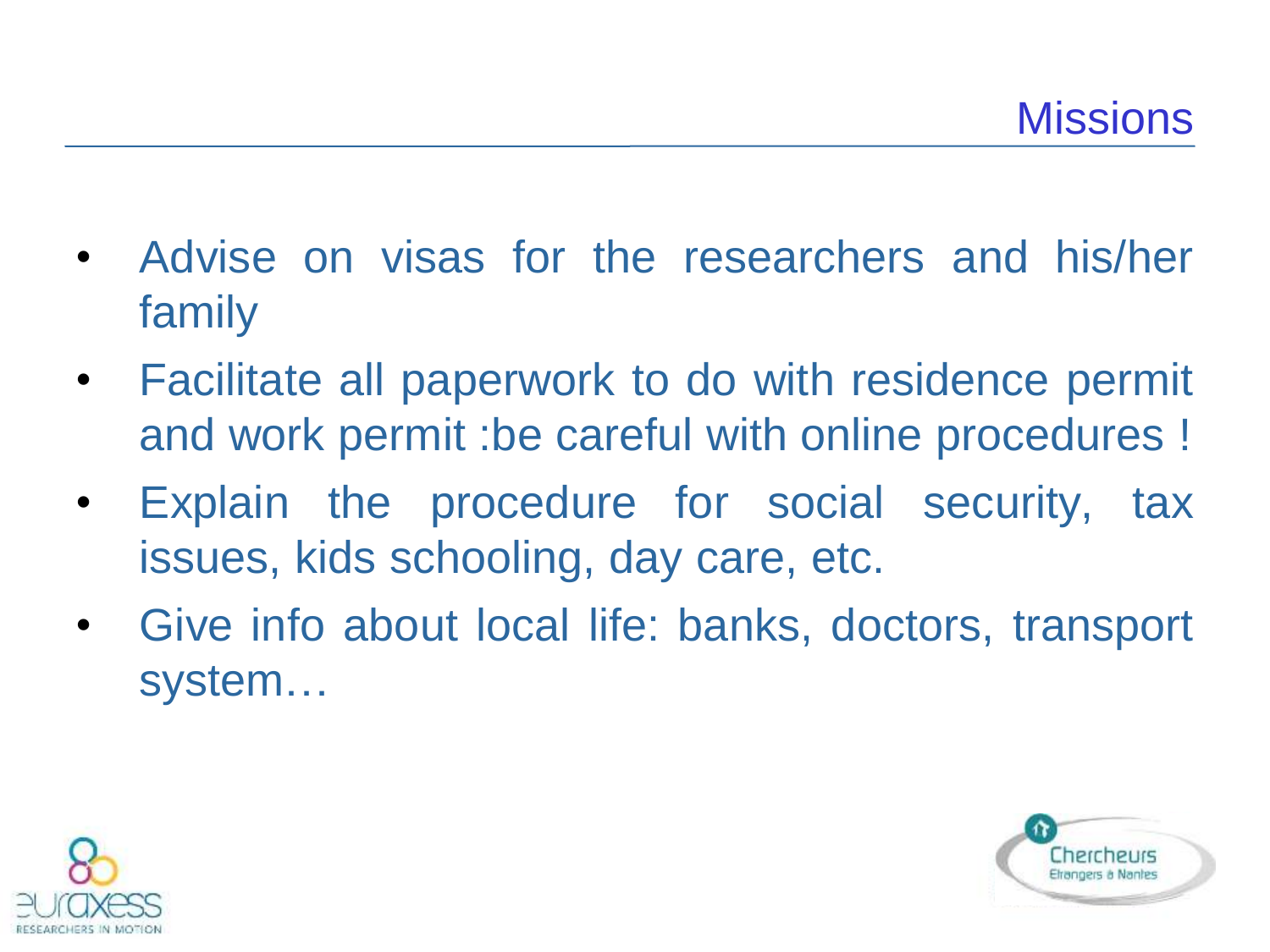- French courses: intensive sessions, 3 times a year, 3 levels, at the MCE
- Help finding a flat: Maison des Chercheurs Etrangers for short stays, 24 flats entirely dedicated to foreign researchers
- 6 months max Booking via the lab
- Partnership with local residences
- Pool of private landlords
- >>> find personalised solutions



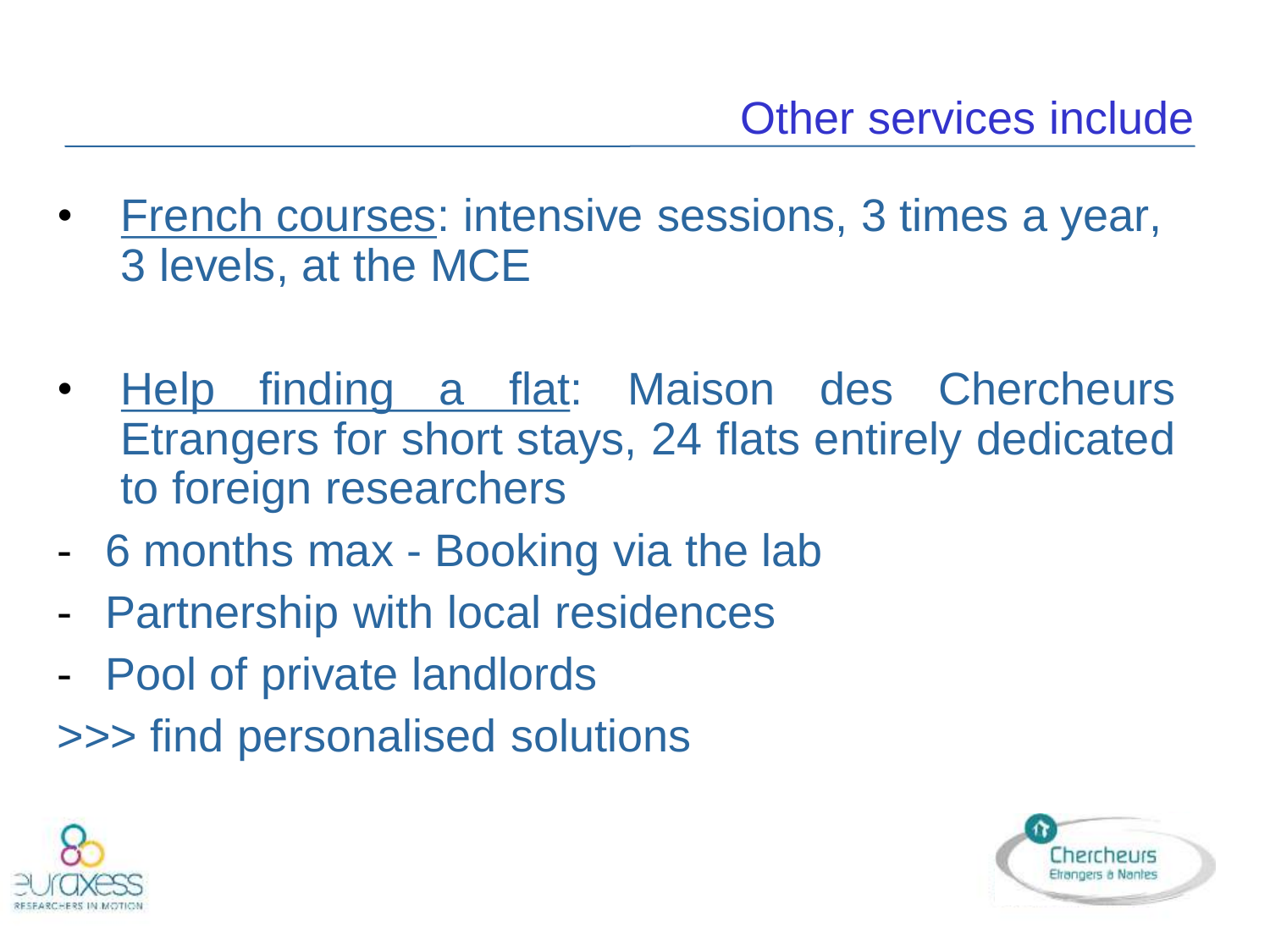## Other services include

Organise social events & cultural outings in Nantes and the area: city tour, Clisson, Mont Saint Michel, opera nights, cruise,… in Agenda Interculturel & on our Facebook page « Chercheurs Etrangers à Nantes »



2 Meeting rooms available to members and researchers for free at the MCE (doctoral conferences...)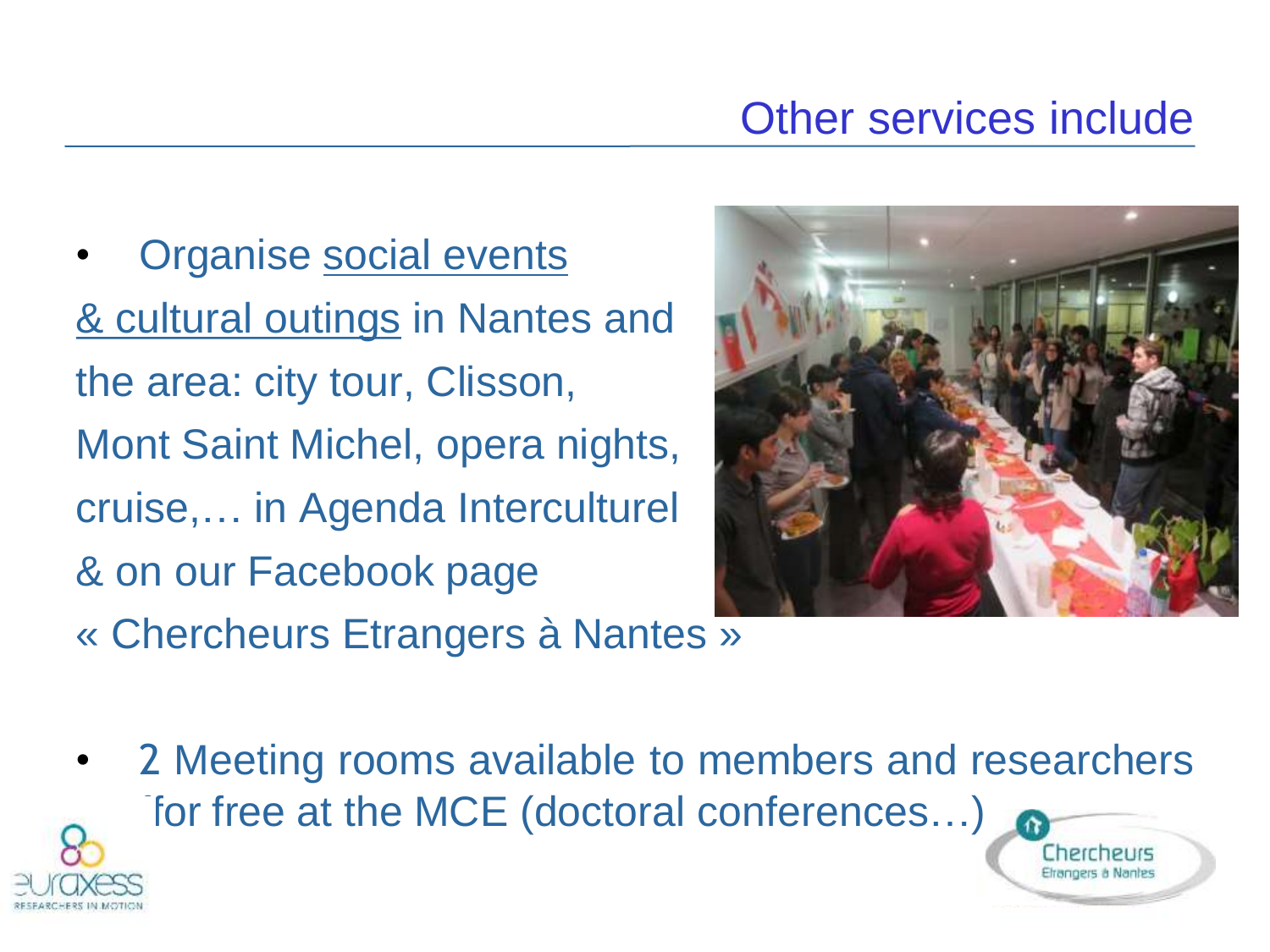- European network of Services Centres like Association Chercheurs Etrangers à Nantes (about 42 services centres in France)
- Euraxess Jobs: platform for ads and cv in research <http://www.euraxess.fr/fr>



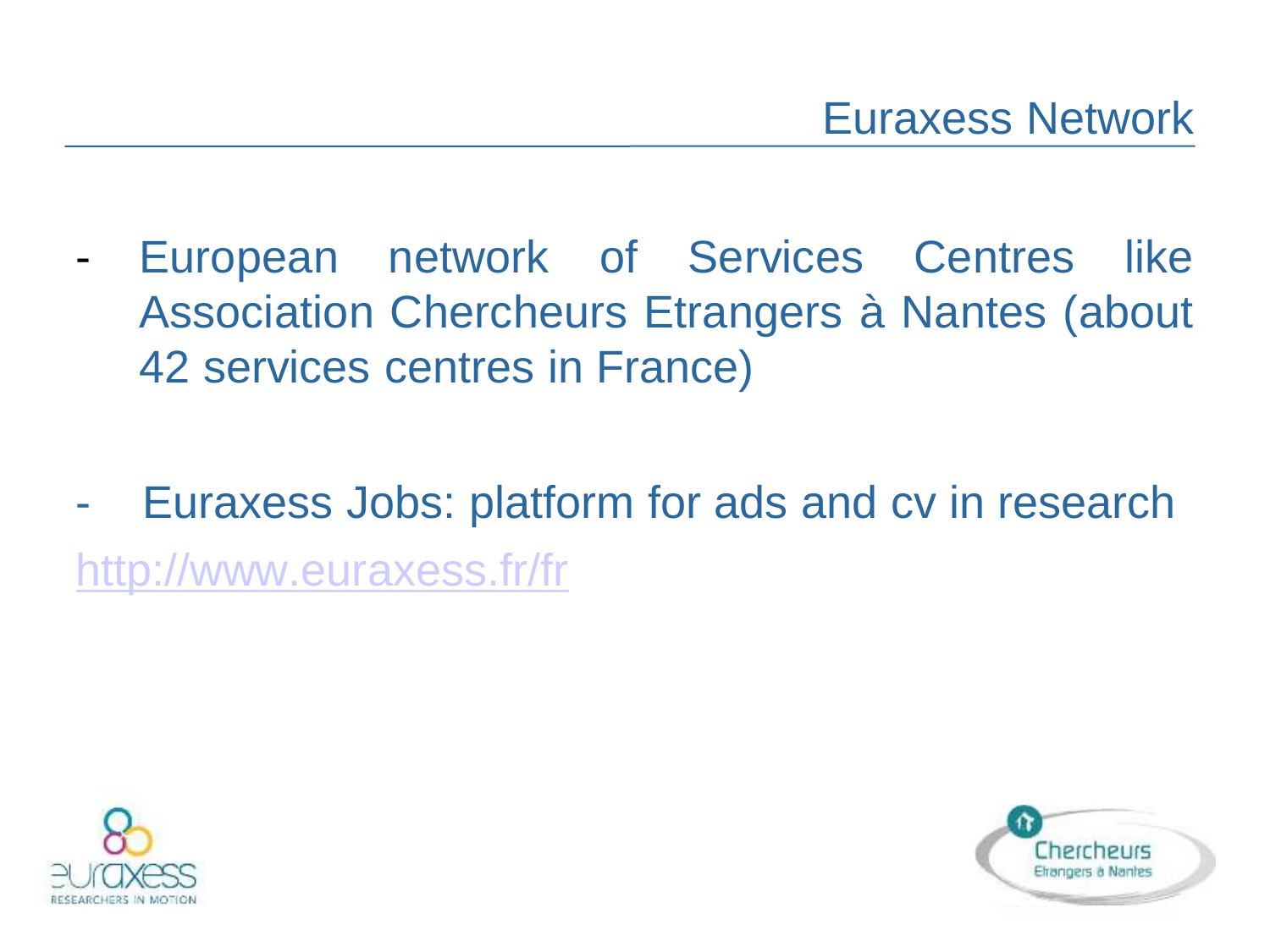

## Our website is in French and English.